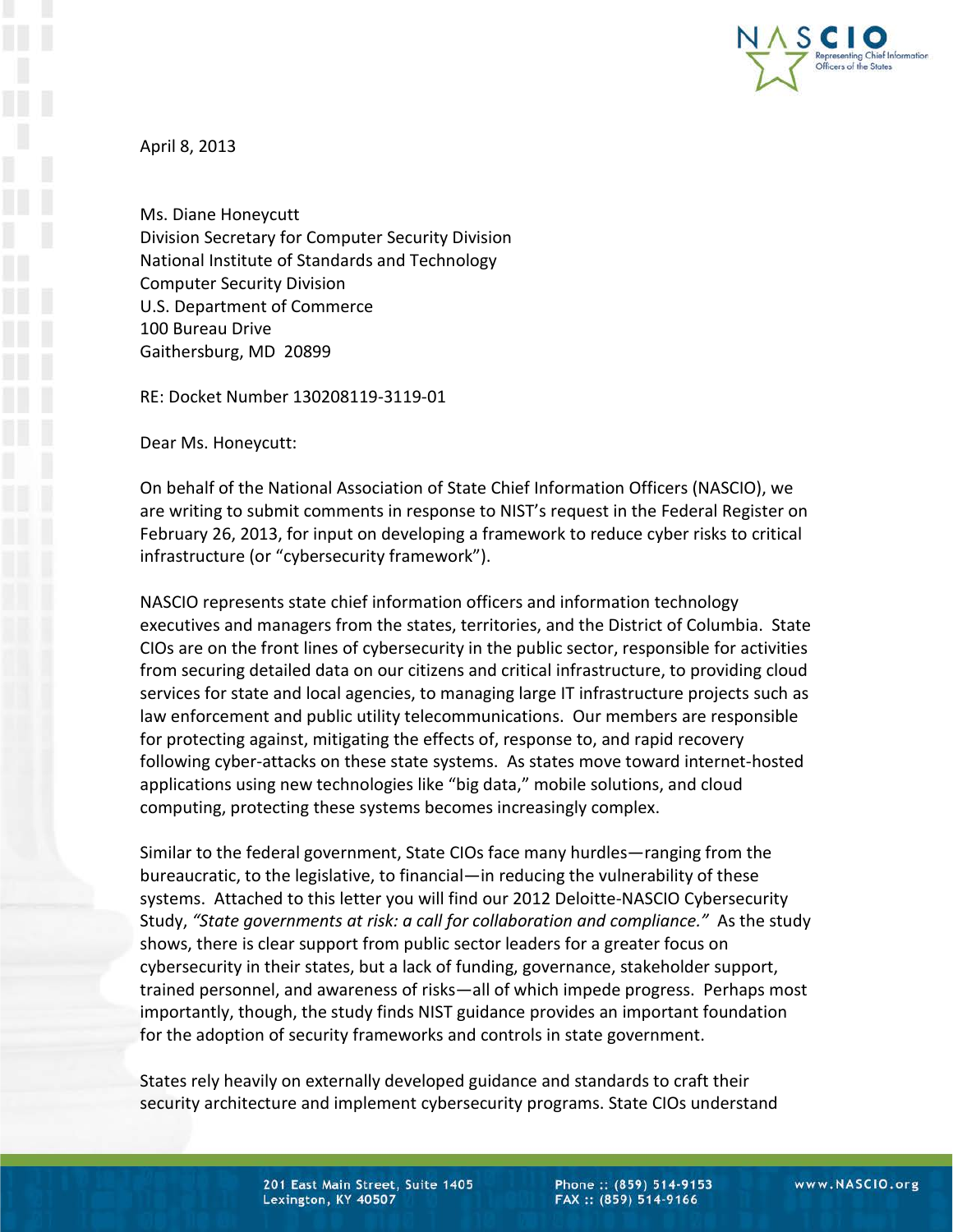that with the current landscape of competing and often conflicting frameworks and regulatory requirements, the adoption of an enterprise approach to security can guide agencies in the right direction with common goals and measureable outcomes. Based on the responses to the 2012 Deloitte-NASCIO cybersecurity study, 82% of the respondents rely on NIST standards (i.e. SP800-53, FIPS 199) as the foundation for enterprise-wide security policies, standards and procedures.

The following recommendations for action outlined in the study may be informative as NIST considers the opportunities and impact of a cybersecurity framework on state stakeholders:

- $\checkmark$  Assess and communicate security risks
- $\checkmark$  Better articulate risks and audit finds with business stakeholders
- $\checkmark$  Explore creative paths to improve cybersecurity effectiveness within states' current federated governance model
- $\checkmark$  Focus on audit and continuous monitoring of third-party compliance
- $\checkmark$  Raise stakeholder awareness to combat accidental data breaches
- $\checkmark$  Agressively explore alternative funding sources including collaboration with other entities
- $\checkmark$  Make better security an enabler of the use of emerging technologies

The executive order "Improving Critical Infrastructure Cybersecurity" prescribes intergovernmental engagement requirements in the creation of the cybersecurity framework. The processes utilized by NIST to achieve a sufficient level of engagement among state stakeholders and thus ultimate buy-in are significant concerns for state governments, as the final framework will certainly impact state governments and the intergovernmental relationship both explicitly and implicitly. The role of key state actors as stakeholders in the framework development should be clearly defined. Specifically, NASCIO would suggest that NIST engage state governments regarding framework decisions that impact: critical infrastructure sectors that states currently regulate, directly operate, or administer; the Classified National Security Information Program for State, Local, Tribal, and Private Sector Entities; Identity Management; Privacy Controls; and, Federal Information Security Management Act (FISMA) Implementation and federal grant requirements.

NASCIO is supportive of efforts to synchronize and mature cybersecurity norms across both the public and private sector enterprise. However, the federal government must be careful not to inadvertently create unfunded mandates on state and local partners. Public budgets are still strained at all levels of government, and while state and local stakeholders wish to contribute to the overall cybersecurity effort, the ability to fund initiatives independently is unlikely at this time. For instance, the administrative burden of additional information sharing could have a significant impact on already strained state resources. It should also not preempt or otherwise hinder state authority to take its own steps to secure critical public or private infrastructure.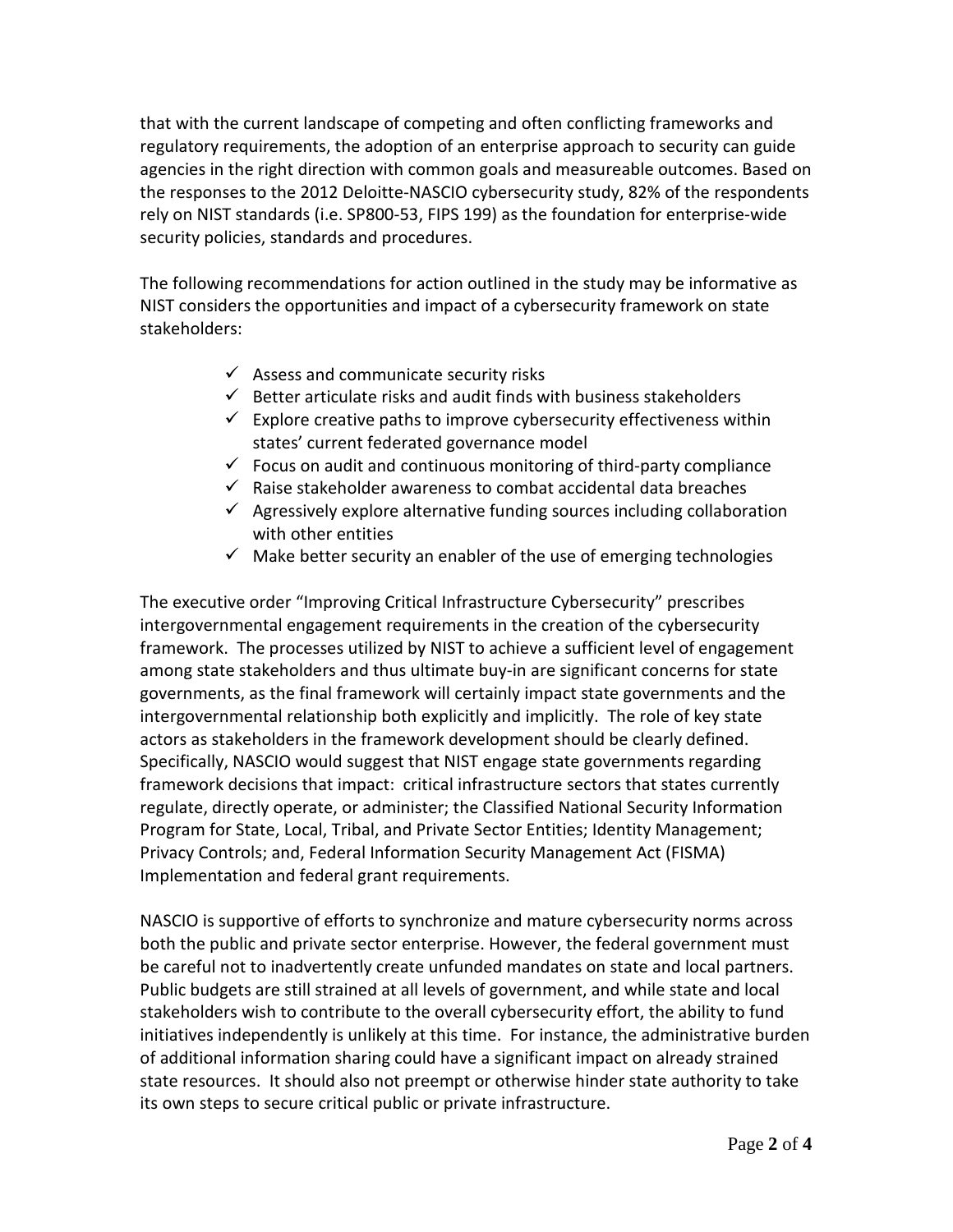NASCIO believes there are potential opportunities for state governments in any national cybersecurity framework, though. For instance, a cybersecurity framework would be helpful if it provides a prioritized cybersecurity roadmap in addition to the currently existing menu of varied standards. Further, best practice fundamentals such as the links between budgetary strategies, authority and governance, and highlighting emerging threats can be significant for states. Such a roadmap could assist states in prioritizing their cybersecurity investments and help state executive agencies justify to state legislators the needed funding improvements to vulnerable systems.

Establishing and promoting common practices will require changes in how the federal government interacts with stakeholders. As NIST examines normalizing cybersecurity standards and information sharing, it should begin by reviewing the federal example and look to promote an existing standard based approach to exchanging information. NASCIO recommends the National Information Exchange Model (NIEM) as a proven, non-proprietary model that could be widely utilized across public and private enterprises for information sharing on cybersecurity.

NASCIO also believes the federal government must make changes to how it currently interacts with common stakeholders on cybersecurity if it hopes to create an effective, relevant framework. Many federal initiatives fund internet and information security programs. However, without cross-cutting communication and coordinated assets, the efforts do not realize maximum efficiency and impact. States are a key partner in delivering over \$600 billion in federal programs to citizens, and therefore the federal government has a direct interest in helping states secure their data and systems against attack. The overarching demand to be efficient with taxpayer funds and ensure as much funding as possible goes to the end users of public services often means that veiled costs of operation such as cyber defenses, training, and identity management are severely neglected. This is detrimental to the long-term efficiency of government, as well as the security of both the citizens we serve and the government we are tasked with protecting.

As NIST drafts the cybersecurity framework, it should keep in mind that privacy and security requirements that are preconditions of federal programs and funding must be uniformly interpreted and implemented across all agencies and levels. The varied approaches to FISMA compliance across the federal enterprise evolve into divergent and often conflicting requirements for grant recipients. This "silo" funding approach to security, where each grant funds IT infrastructure protection separately, provides no incentive for states to seek enterprise solutions and shared services models that are typically more secure and efficient. State CIOs need flexibility to prevent the creation of new "stove piped" security systems that are repetitive, a less efficient use of taxpayer funds, and less secure. NASCIO believes NIST should consider recommending alignment among FISMA compliance requirements, as well as set asides on the programmatic side of grant programs for the protection of data.